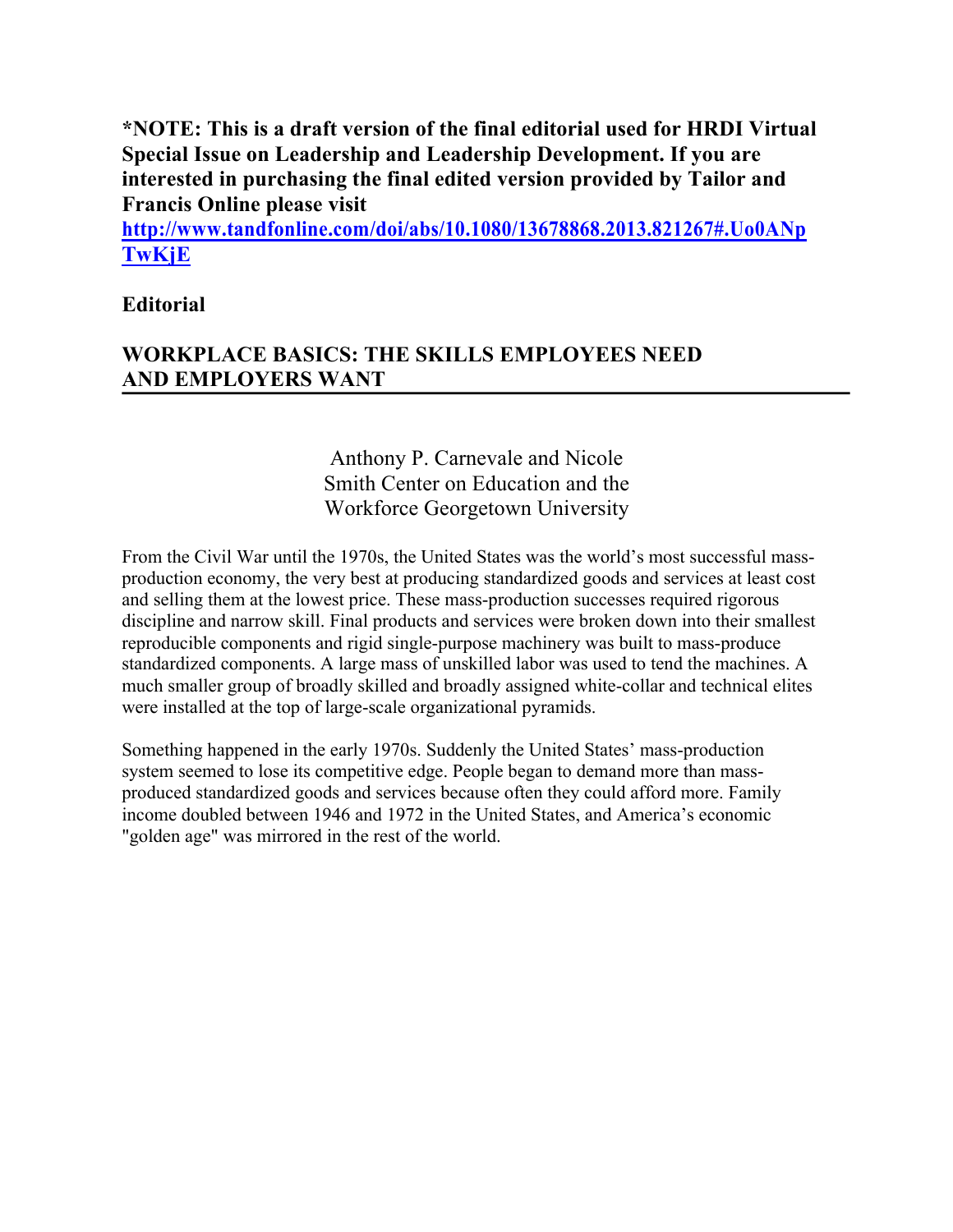

Today, the United States spends roughly \$1.5 trillion (11% of GDP) on human capital or skills development each year. Elementary and secondary education, which primarily focuses on developing basic skills, represents the largest share of human capital development spending at

\$608 billion (41% of spending) (Cornman, 2013). Employer-based training is a crucial element of America's human capital development system. Together, formal and informal training by employers represent \$454 billion (30% of spending): \$313 billion on informal training and \$141 billion on formal training (Carnevale et al., Sept. 2012). By comparison, the U.S. spends \$380 billion on higher education, which largely consists of formal education programs at colleges and universities, and other postsecondary institutions (Snyder and Dillow, 2012).

## New Market Forces Create Demand for New Skills

As the world got richer the value of standardized commodities declined, competition shifted to new kinds of value added. The increasing competition and the demand for new kinds of value added have created more intense and complex competitive requirements. The traditional competition based on the ability to mass produce standardized goods and services and sell them at low cost has been gradually displaced by a competition based on a diverse mix of requirements and new kinds of value added, including: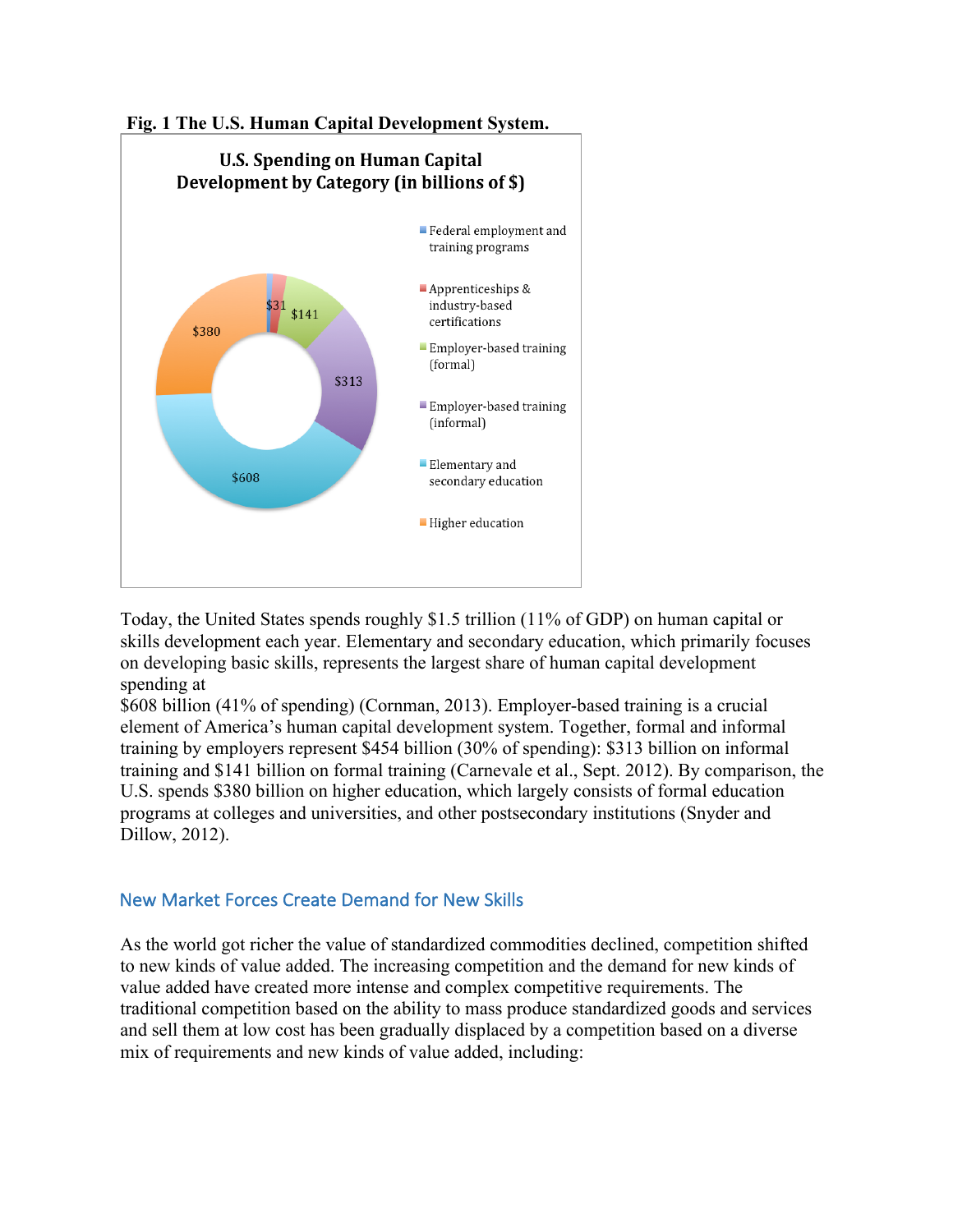**Productive Investment:** The old-time religion of cost reduction does not work in the knowledge economy because it tends to reduce investments in skilled employees, informationbased technologies, and flexible organizational formats necessary to meet new performance standards. In the knowledge economy, productivity is pursued through productive investments in the synergies between technology and skill that lead to institutions that are sufficiently robust to compete in modern markets.

**Quality:** No longer insulated from serious global competition, quality is a primary component of competitive production. Quality requires lots of new skills up and down the line ranging form technical competency to the ability to take responsibility for the final product or service irrespective of your job description.

#### **Figure 2. New Competitive Standards.**

(To view Figure 2, please purchase the full version provided by Tailor and Francis Online)

**Variety:** As competition has intensified, plain vanilla is no longer good enough. To satisfy the growing diversity of demand in both domestic and global markets, the once standardized offerings of mass production have given way to an explosion of choices. The ability to produce variety requires workers with the creativity and problem-solving skills necessary to provide more than one size fits all products or services.

**Customization:** Standardization has been superseded by customized goods and services. Customization, like variety, requires the ability to be able to problem solve and empathize with customer wants and needs.

**Convenience:** Busy people crave convenience. Convenience requires workers who can empathize with customer needs and use interpersonal skills, communications and listening skills necessary for good old-fashioned customer service.

**Consistency:** Meeting performance standards some of the time is not enough. Workers require dependability and commitment in order to meet efficiency, quality, variety, customization, convenience, speed, innovation and social responsibility standards al the time.

**Speed and Continuous Innovation:** There are a variety of benchmarks for improvements in speed or cycle time. The first is generating a new idea ahead of the competition. But getting ideas first is not enough. The organizational achievements come by getting new ideas off the drawing board and into the hands of the customers. Improving products or services incrementally and continuously to stay ahead of the competition also is critical.

**Social Responsibility:** As consumers are given more and more goods and services to choose from, the values associated with a particular brand can make a competitive difference.

Consumers who become wealthier and have more choices tend to want to satisfy more than their material needs. Customers want products and services from organizations that, at least, do not violate their values and, at most, represent their values.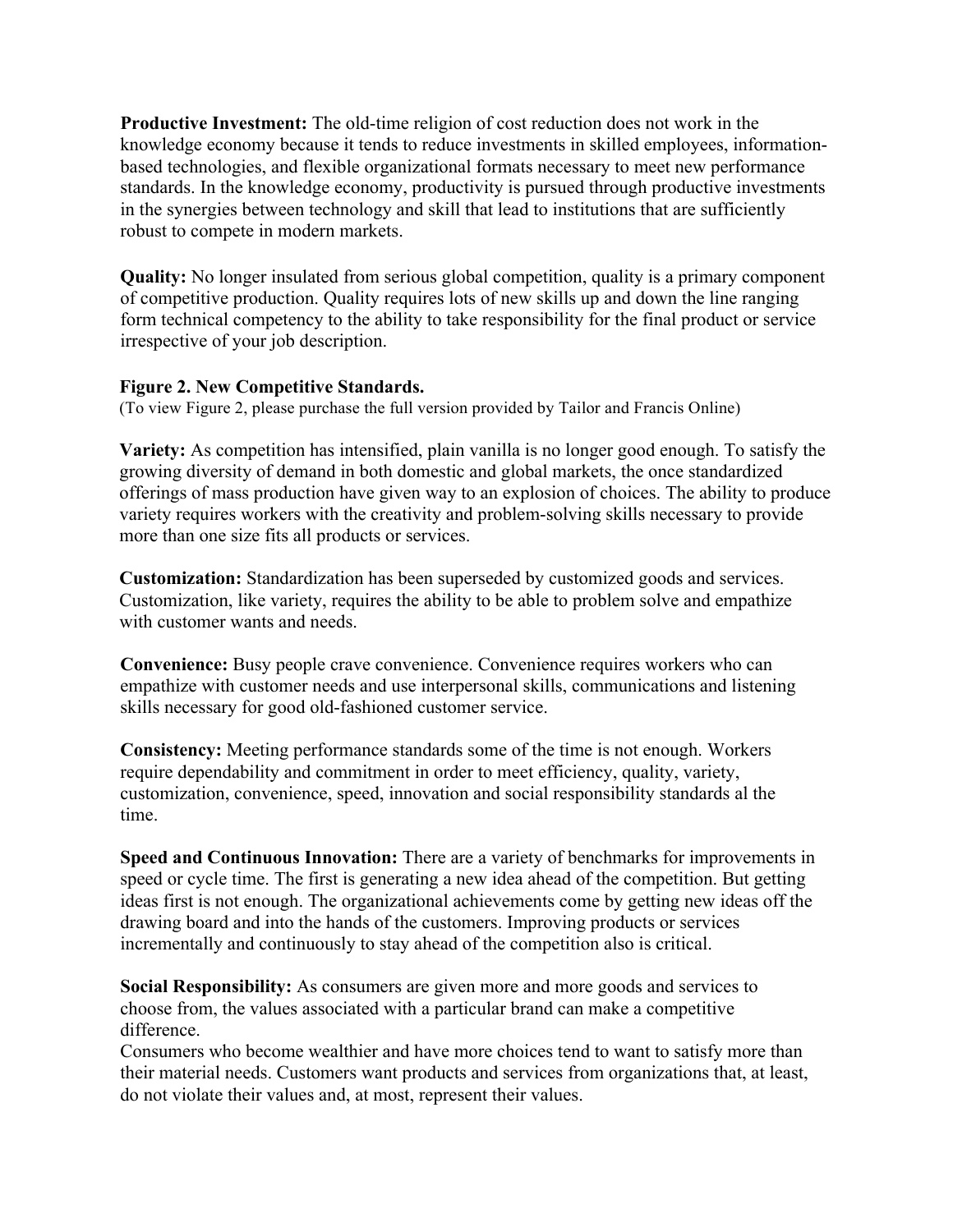# **The Skills and Abilities Employers Want**

Fundamental changes in skill requirements in the American economic system have been due to the shift from the industrial era to the postindustrial era of the knowledge economy. The new knowledge economy that has emerged has replaced the rote skills of the assembly lines of yesteryear with flexible technologies and "high-performance work systems" that rely on more skilled and autonomous workers. In an era of flexible production and service delivery systems and more rapid economic change, workers not only need better technical preparation, they also need sufficiently robust skills to adapt to changing requirements on the job.

### **Figure 3. Skills and Abilities in the Knowledge Economy**.

(To view Figure 3, please purchase the full version provided by Tailor and Francis Online)

As the structure of the U.S. economy has shifted from an industrial economy to a postindustrial service economy, new skill requirements have emerged. In general the demand for specific academic and vocational skills has been augmented with a growing need for general skills—including learning, reasoning, communicating, general problem-solving skills, and behavioral skills.

New postindustrial jobs in industries like business services, education, health care, and office service jobs require higher levels of interpersonal and problem-solving skills because the work entails higher levels of human interaction and personalized responses to people's wants and needs. These same behavioral skills are required in high-technology and manufacturing jobs as well, because the technology itself takes on more of the rote, manual processing tasks, allowing employees to spend more time interacting with each other in order to exploit the new flexible technologies in order to provide cutting edge value added such as quality, variety, customization, convenience, speed, and innovation.

## Basic Skills: Reading, Writing, and Mathematics

Most employers today cannot compete successfully without a workforce that can use solid academic skills in applied settings. Increased interaction with sophisticated computerized machinery requires good technical reading skills, and writing is frequently the first step in communicating with customers, documenting competitive transactions, or successfully moving new ideas into the workplace.

Employers need workers who have mastered reading processes that allow them to locate information and use higher-level thinking strategies to solve problems. Similarly, writing on the job often requires analysis, conceptualization, syntheses and distillation of information, and clear articulation of points and proposals. In a work environment, mathematic skills need to be contextual and rooted in problem identification, reasoning, estimation, and problem solving.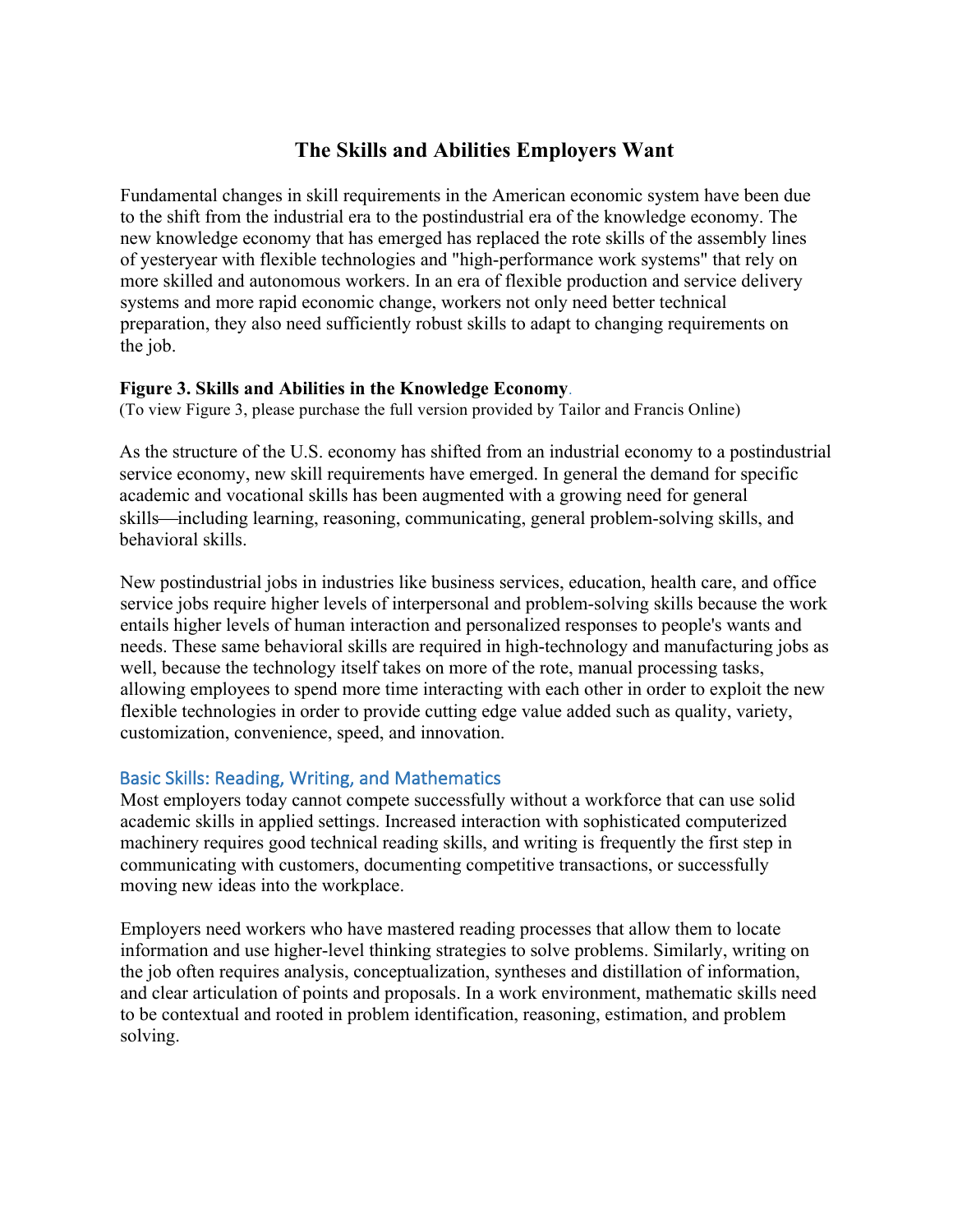#### Foundation Skills: Knowing How to Learn

Learning is now a fact of life if workers are going to keep up with the blur of change in modern workplaces. Workers who have "learned how to learn" can achieve competency in other required workplace skills, but for those who have not, learning is not as rapid, nor as efficient or comprehensive.

#### Communication Skills: Listening and Oral Communication

Communication is central to the smooth operation of all work environments. Workers spend most of their days in some form of communication. They communicate with each other about procedures and problems, and they also relay and receive information to and from customers. Effective oral communication also requires that workers have sufficient self-awareness to understand how they are perceived and what they hear. It is important for workers to understand and value communication approaches that are different in style from their own, as well as adjust their style when in communication with someone who has a style that is different from their own. Listening skills also affect the efficient transmission and receipt of information in the workplace. Communication skills are at the heart of getting and keeping customers and gathering product feedback, as well as for participating in work teams and resolving conflicts on the job.

#### Adaptability: Problem Solving and Creative Thinking

An institutions' ability to achieve its strategic objectives often depends on how quickly and effectively it can transcend barriers to improved productivity and competitiveness. These pressures put problem solving and creative thinking at a premium—at all levels of an organization. Problem solving includes the ability to recognize and define problems, invent and implement solutions, and track and evaluate results. Cognitive skills, group interaction skills, and problem-processing skills are all crucial to successful problem solving. New approaches to problem solving, organizational design, or product development all spring from the individual capacity for creative thinking.

#### Group Effectiveness: Interpersonal Skills, Negotiation, and Teamwork

Interpersonal, negotiation, and teamwork skills are basic tools for achieving the flexibility and adaptability that America's workforce must have to remain competitive. The use of workplace teams to meet complex sets of standards is now commonplace in many American businesses. Change strategies also are dependent upon the ability of employees to pull together and refocus on the new common goal.

This pooling of resources, however, frequently requires team members to have an array of skills that individual or routine jobs do not demand. Quality teamwork results when team members know how to recognize and cope with various and unique personalities and when each has a sense of the cultures and approaches that other team members represent. Interpersonal and negotiation skills are the cornerstones of successful teamwork. Unresolved, conflicts can sap productivity and short-circuit strategic plans.

#### Influence: Organizational Effectiveness and Leadership

Both organizational effectiveness and leadership skills are essential to successful institutions businesses. In order to be effective in an organization, workers need a sense of the cultural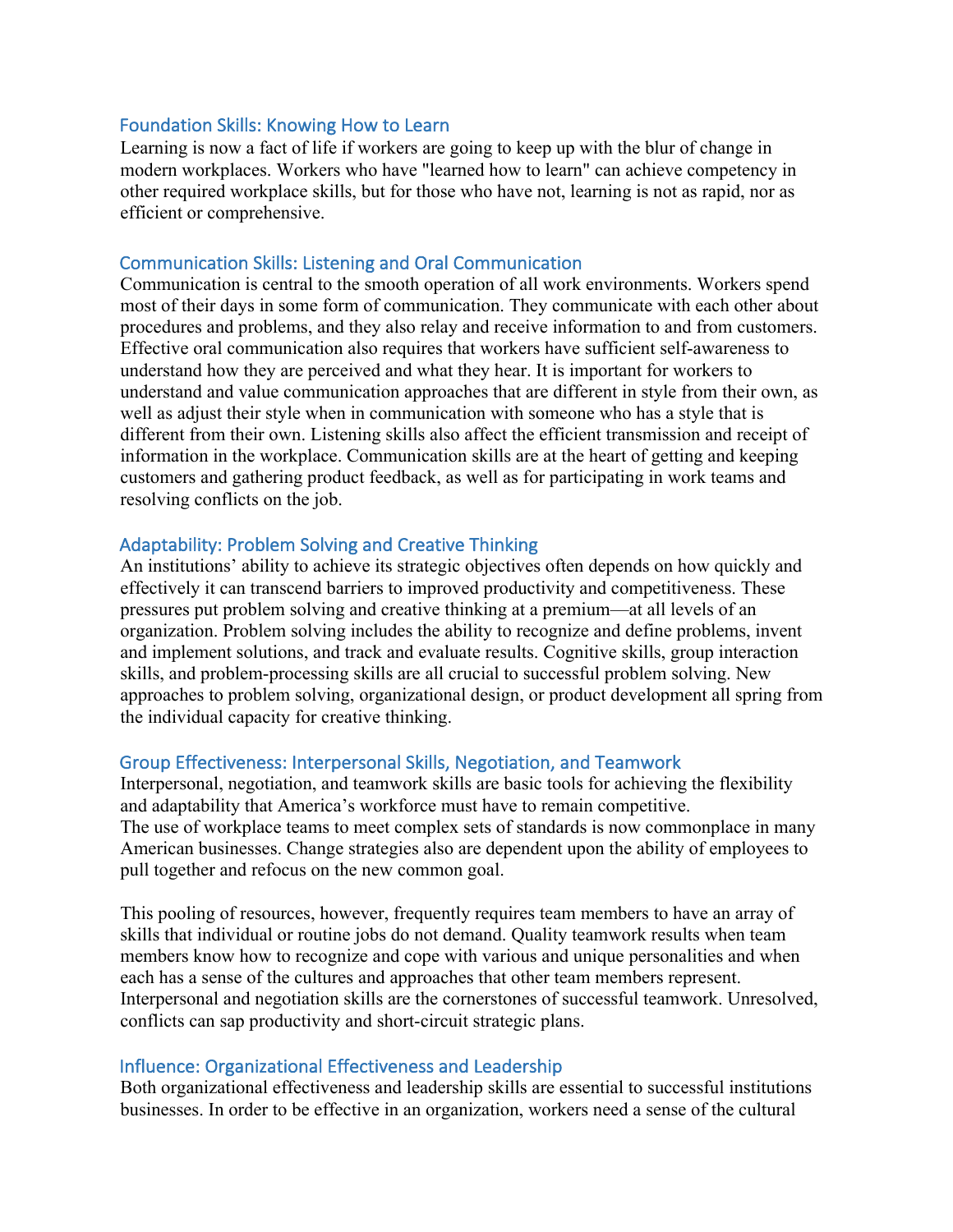workings of the organization and how their actions affect organizational and strategic objectives. At the same time, organization effectiveness requires that workers understand what organizations are, why they exist, and how to navigate the social waters of varying types of organizations.

At its most basic level, leadership means that a person can influence others to act in a certain way. Organizational skills are the building blocks for leadership. Unaccompanied by them, leadership skills can be misplaced and even counterproductive. Every person may need, at times, to lead or influence a work group or provide a vision of what the organization as a whole requires.

## Personal Management: Self-Esteem and Motivation/Goal Setting

In the past, employers viewed workers with solid occupational-specific skills as sufficient for success on the job. But as workers are increasingly called upon to make decisions at the point of production or point of sale and display good interpersonal skills when working in teams or with customers, the confidence that engenders success in these areas springs from a positive sense of self-worth or self-esteem.

Self-esteem is at the core of many other skills required on the job. Workers with a healthy self- esteem are able to recognize their current skills, be aware of their impact on others, and understand their emotional set points and abilities to cope with stress, change, and criticism on the job. They also are able to recognize their own limits and seek new information or assistance to solve problems and construct solutions.

Workplace success also depends on workers who are motivated and able to set and meet reasonable goals. Workers' lack of motivation or goal-setting skills can produce an organizational undercurrent of repeated errors, absenteeism, and quality problems, or it can construct barriers along the path to change. Poor performance can often be lined to deficiencies in self-esteem or motivation.

## Resilience: Cognitive Style

The new, fast-paced, and unforgiving global economy results in constant change in skills required for specific jobs. Constant economic and technological change also discourages growth in job tenure and increases the overall rate of job creation and job destruction. The subtlest behavioral asset in managing school, work, and life in the constant flux of modern times is a positive cognitive style.

The notion of "positive cognitive style" is more than self-esteem or the power of positive thinking. Self-esteem and positive thinking are internal attitudes that persist irrespective of external experiences of success or failure. Cognitive styles are the various ways people process information gained from experience—positive cognitive styles encourage success and negative styles encourage failure. Those with a negative cognitive style tend to see failure as a result of causes that are "permanent, pervasive, and personal." They tend to discount successes as temporary, limited in scope, and unrelated to personal merit. People with a negative cognitive style tend to be less successful because they cede control over the choices in their lives to their circumstances, reducing their ability to act and persevere. The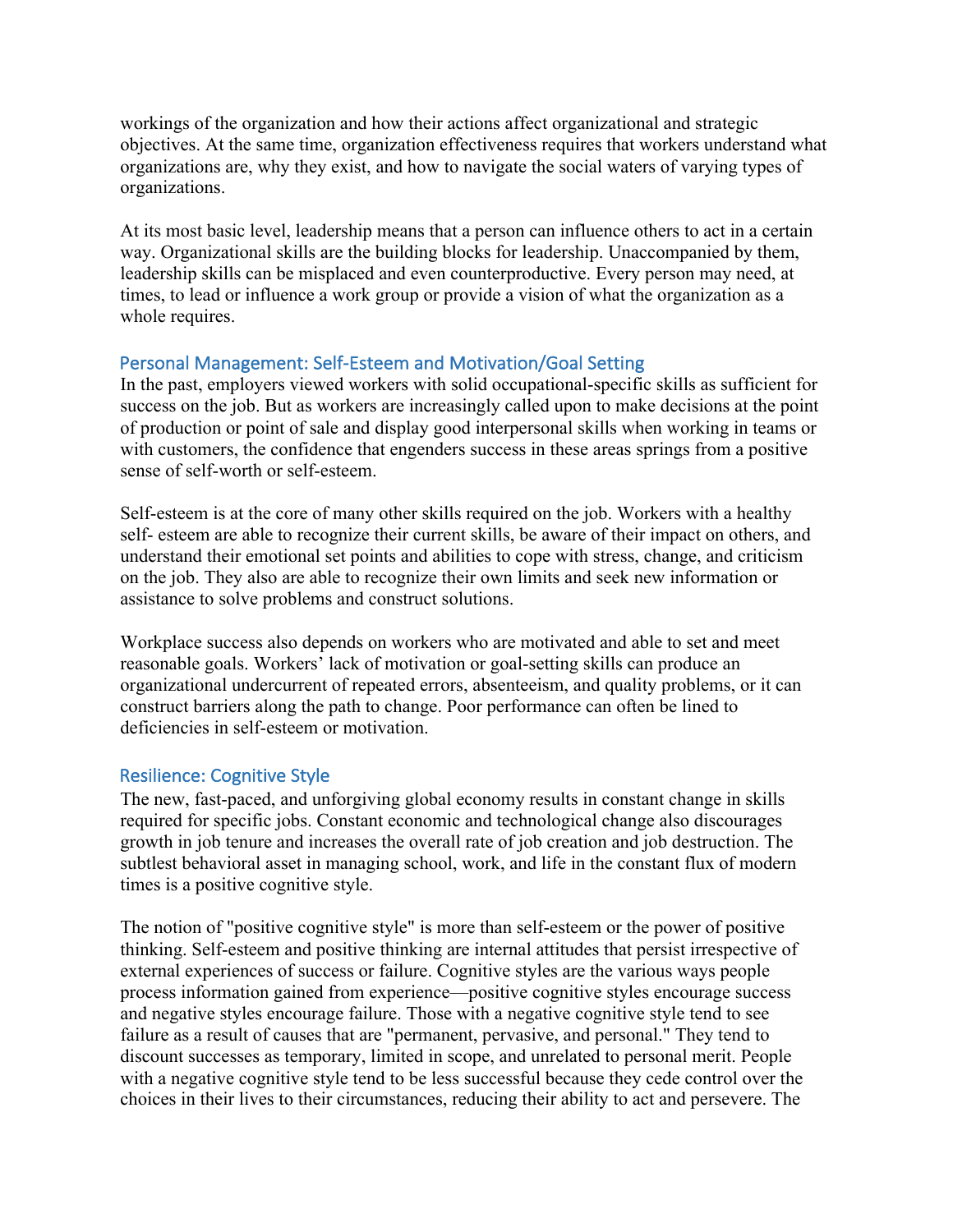available evidence and old- fashioned common sense suggest that the feelings of helplessness that underlie a negative cognitive style are a learned behavior subject to environmental influences (Seligman, 1998). If those subjected to persistent negative feedback in their interactions with the world learn to perceive failures as "persistent, pervasive, and personal," this can lead to "learned helplessness" unless extraordinary compensatory support is provided.

# Applied Skills: Occupational and Professional Competencies

At some point, everyone has to put an occupational point on his or her educational pencil. A small share of students begins to receive occupational preparation in high school through vocational programs, career academies, and other applied curricula. In general, with notable exceptions, high school vocational preparation does not provide long lasting earnings advantages. For the most part, these programs survive as an alternative applied pedagogy to meet statewide academic performance standards and as preparation for further postsecondary education.

Among those who terminate their education with high school, most get job training primarily on the job, although as a general rule those with the most postsecondary education get the most training on the job.

For most high school students, occupational preparation continues or begins with some kind of postsecondary education or training. Smaller shares of elite college graduates continue general education through the BA and then get their occupational or professional education in graduate or professional school. As a general rule, those with the richest mix of educational attainment and occupational or professional education earn the most money.

To some extent, the increase in the demand for both education and occupational credentialing derives from the changing relationships between employers and employees. As change accelerates on the job, employers need better learners and cannot take the time to develop talent from the ground up. Education credentials are increasingly used to signal learning potential. And when relationships between employers and employees become less stable, reliable educational and occupational credentials become more important in matching individual skills to new job requirements.

The increasing reach of economic market competition raises educational hiring standards. As economic markets for goods, services and labor go form local to regional to national to global, skill requirements also escalate from local to national and, ultimately, world-class standards. In addition, in larger geographic market employers are hiring strangers, putting a premium on proven education and occupational degrees and certified experience.

# 21<sup>st</sup> Century Competencies: Knowledge, Skills, Abilities

21<sup>st</sup> century skills are competencies required for the jobs of the future. Having a workforce with 21<sup>st</sup> century skills will be critical if the U.S. wants to remain competitive, attract the right type of industry, and engage the right type of talent in the new knowledge economy.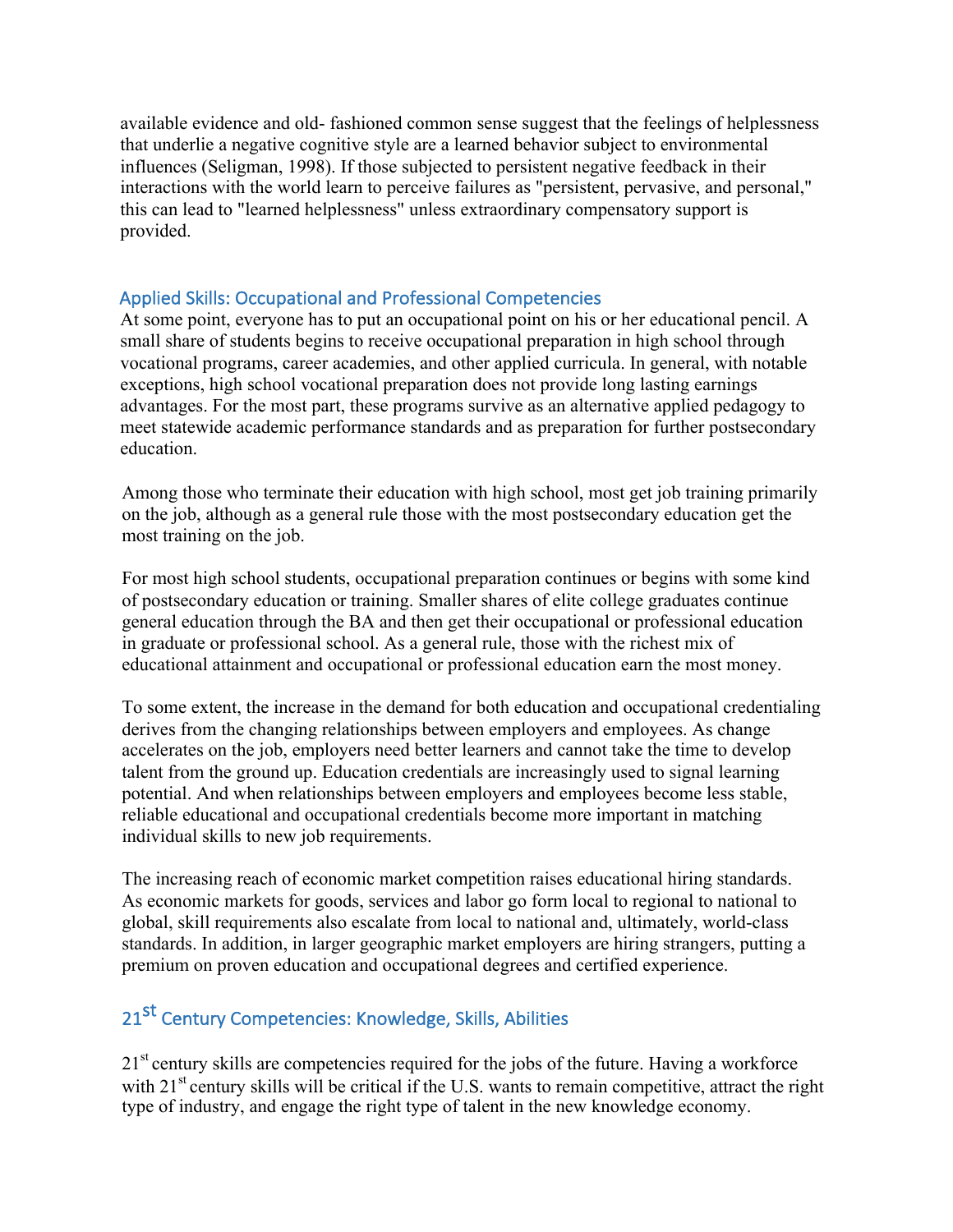Using the O\*Net database, we measure the incidence and intensity of core competencies in the economy today.<sup>1</sup> O\*Net specifies the full set of occupational competencies required for success in particular occupations and related clusters of similar careers. Operated by the National O\*Net Consortium and funded by the U.S. Department of Labor, the database includes occupational knowledge, skills and abilities, work values, work contexts, and work interests, as well as key performances (tasks and activities).

These competencies are multi-dimensional and the interactions between them are highly correlated. Yet, we have attempted to simplify the concepts by asserting that cognitive ability allows one to acquire knowledge, which is a foundational requirement for skillsacquisition. These terms are defined later.

O\*Net's occupational data are anchored in a tripartite set of cognitive competencies, knowledge, skills and ability.

- Knowledge classifications are content domains familiar to educators, from math and the sciences, to the humanities, to knowledge in more-applied disciplines like accounting.
- Skills are competencies that promote further learning. They are divided into content, processing, and problem-solving skills. Content skills are fundamental skills needed to acquire more specific skills in an occupation. These include reading comprehension, active listening, speaking, writing, math, and science. Professing skills are procedures that contribute to the more-rapid acquisition of knowledge and skills. These include critical thinking, active learning, learning strategies, and monitoring. Problem-solving skills involve the identification of complex problems and related information required to develop and evaluate options and implement solutions.
- Abilities are defined as enduring and developed personal attributes that influence performance at work. In the parlance of education psychology, these closely approximate "aptitudes," O\*Net divides abilities broadly into creativity, innovation, mathematical reasoning, and oral and written expression. Each of these broad abilities is subdivided into component elements. For example, innovative abilities include fluency of ideas, problem sensitivity, deductive reasoning, and inductive reasoning.

## Knowledge Competencies are biased in favor of service occupations

**Figure 4. Demand for Knowledge Competencies, 2010**

 $<sup>1</sup>$  The approach to this connection was twofold. First, we determined the extent of the relatedness of occupational</sup> clusters, based on the similarities of the intensity of responses from incumbents in those occupations. Second, we determined the incidence in the national economy, controlling for the size of occupations. Factor analysis was the primary data-reduction tool employed.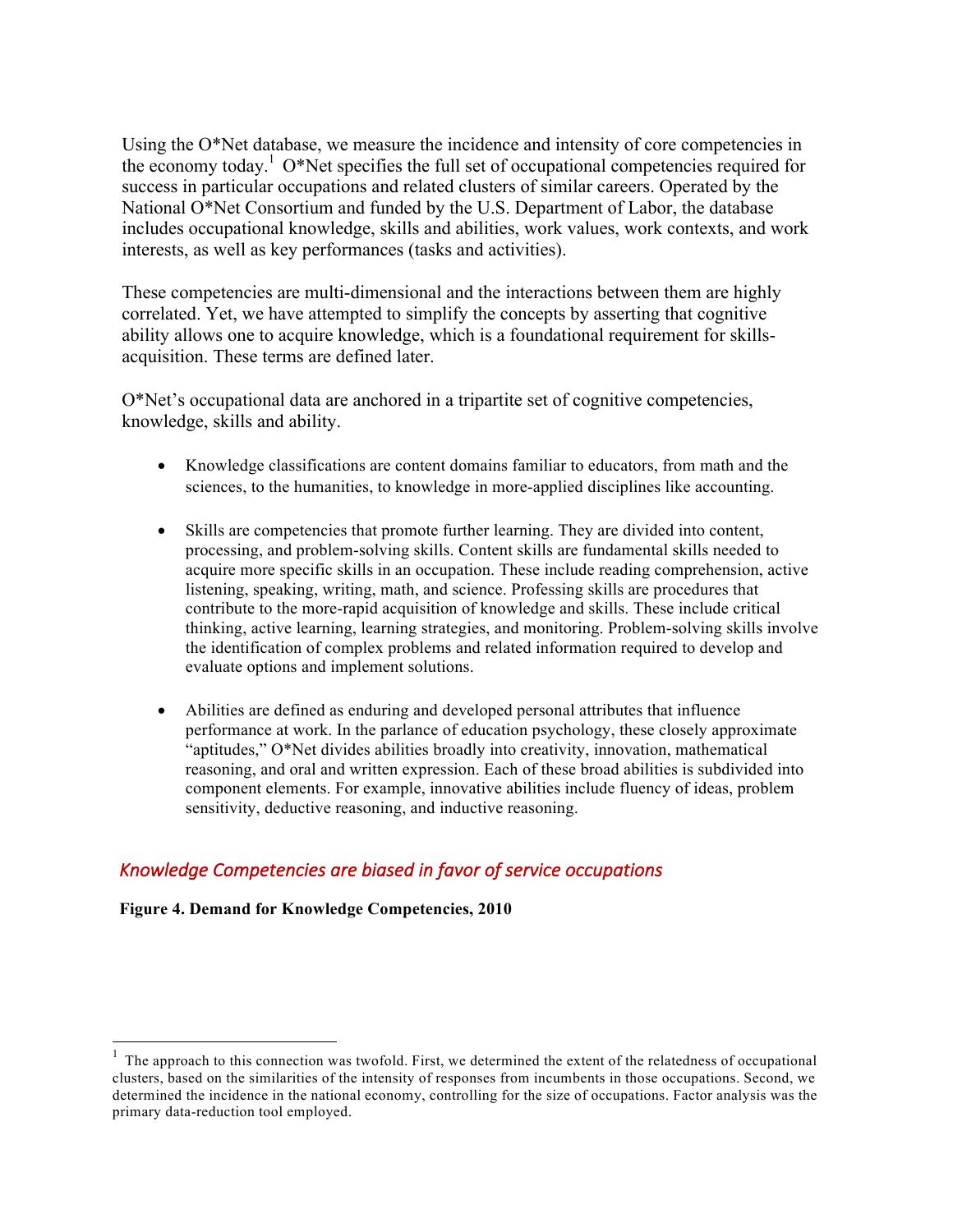

Source: Georgetown Center on Education and the Workforce analysis of O\*Net

The figure above summarizes the top 10 knowledge bases in the economy and the level at which they are utilized. Customer and personal services and English language are used most intensely across occupations. High levels of customer service and English language are required in 55

percent of all jobs. This is not surprising as 80 percent of all jobs today are in the service sector. Jobs in industries like business services, education, health care, and office service jobs require higher levels of interpersonal and problem-solving skills because the work entails higher levels of human interaction and personalized responses to people's wants and needs. These same behavioral skills are required in high-technology and manufacturing jobs as well, because the technology itself takes on more of the rote, manual processing tasks, allowing employees to spend more time interacting with each other in order to exploit the new flexible technologies in order to provide cutting edge value added such as quality, variety, customization, convenience, speed an innovation.

Mathematical Knowledge and Computers and Electronics are also highly valued and transferable across occupations. Medium to high levels of mathematics and computational knowledge are required in 70 percent of all jobs, and medium to high computer skills are required in 62 percent of all jobs.

Knowledge bases of high-wage, high-growth, high-skills occupations, include more complex competencies (economics and accounting, law and government and administration and management) than those of the general economy and excluded other competencies such as sales and marketing, production and procession and public safety and security.

# **Skills and Abilities are generally more transferable than Knowledge**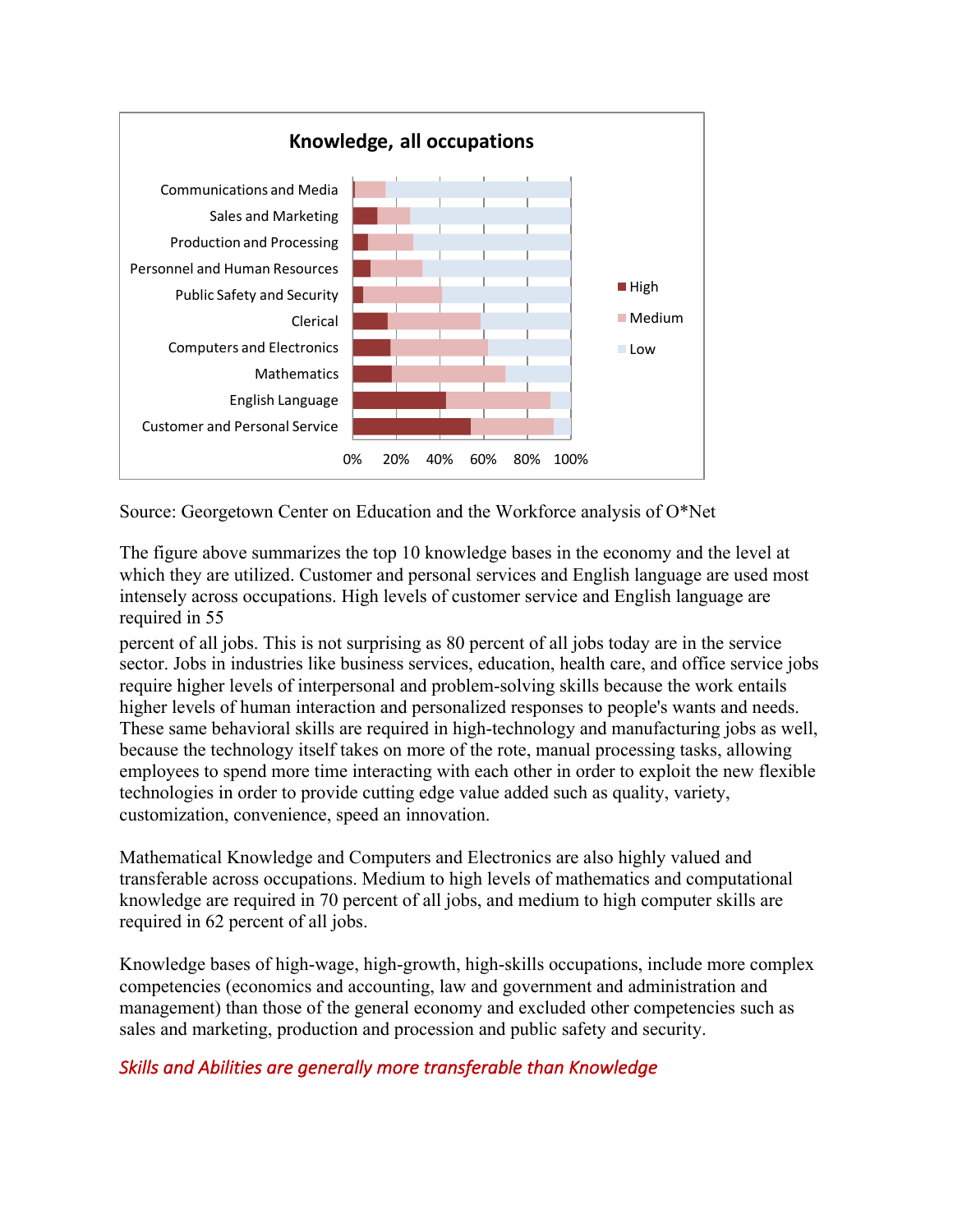Skills that are highly concentrated in the economy can be found in the box below, and include, among others, Active Listening, Complex Problem-Solving, Writing and Time Management.



**Figure 5. Demand for Skill competencies, 2010**

Source: Georgetown Center on Education and the Workforce analysis of O\*Net

Communications skills such as reading comprehension, critical thinking, speaking, and active listening are skills that are highly valued in occupations. Active listening is a skill that to be extremely important to almost all jobs that require you to work in hierarchical teams or to serve customers. Forty-eight percent of jobs require very high levels of active listening, with reading comprehension, speaking and critical thinking following closely behind.

Five of the top twelve skills that are most valued in the economy are essentially communicative in nature. The ability to listen, interpret, follow instructions, and communicate these to other people both orally and written appear time and again in various jobs – even those with relatively lower levels of education required.

Skills that process information and require sophisticated cost-benefit analyses such as critical thinking, complex problem solving, judgment and decision-making are also highly valued.

Critical Thinking is a skill that is often touted by employers as a necessary requirement for success in many occupations. O\*Net data confirm this assertion. It is very important in close to 20 percent of all jobs. Moreover, 96 percent of all occupations consider Critical Thinking to be either very important or extremely important to that job.

Finally, skills that demonstrate aptitude in a social setting and demonstrate an ability to work in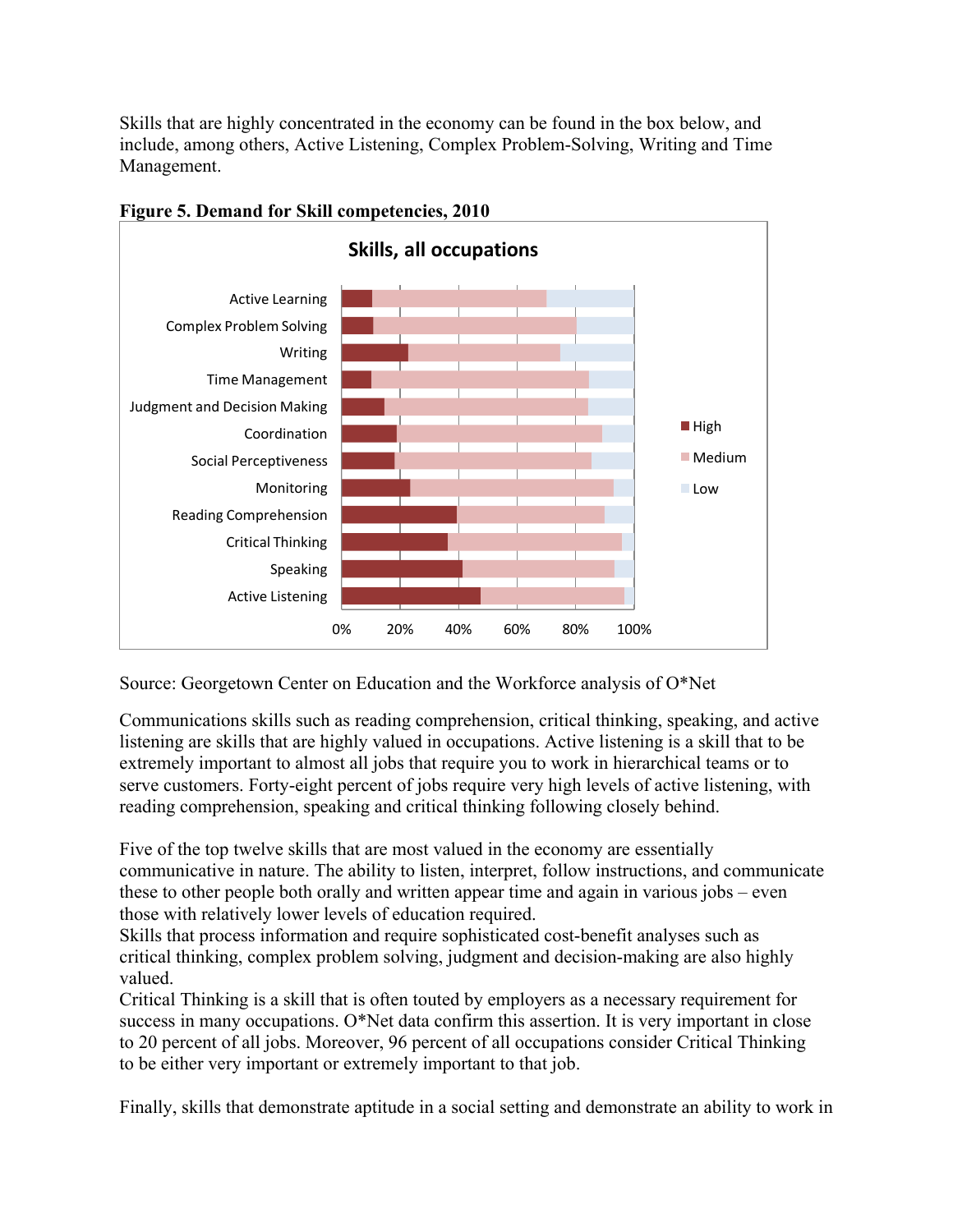a team setting and to complete tasks assigned in a timely fasting are also high valued. Coordination and monitoring are especially important to production occupations, STEM fields and healthcare. Social perceptiveness also has "caregiver" undertones and favors the traditional concentration of females into healthcare.

# Abilities are more transferable across occupations than knowledge

Similar to skill, ability is associated with the capacity to utilize knowledge learned to solve problems. Abilities refer to capacities that are to some extent present in a person at early ages and developed over time. They include generic characteristics that allow individuals to acquire a skill.

# **Figure 6. Demand for Abilities competencies in high-wage, high-growth, high-demand occupations, 2010**



Source: Georgetown Center on Education and the Workforce analysis of O\*Net

Oral comprehension, oral expression and written comprehension, written expression at the highest level are valued in occupations throughout the economy. In fact, of all the abilities listed on O\*NET, these four abilities are required at their highest level in the largest proportions of occupations.

Deductive reasoning is more highly demanded than inductive reasoning- though both are valued in over 22 percent of all occupations. Speech clarity together with the other verbal abilities highlights the importance of effective communications in the transmission of information in the workplace.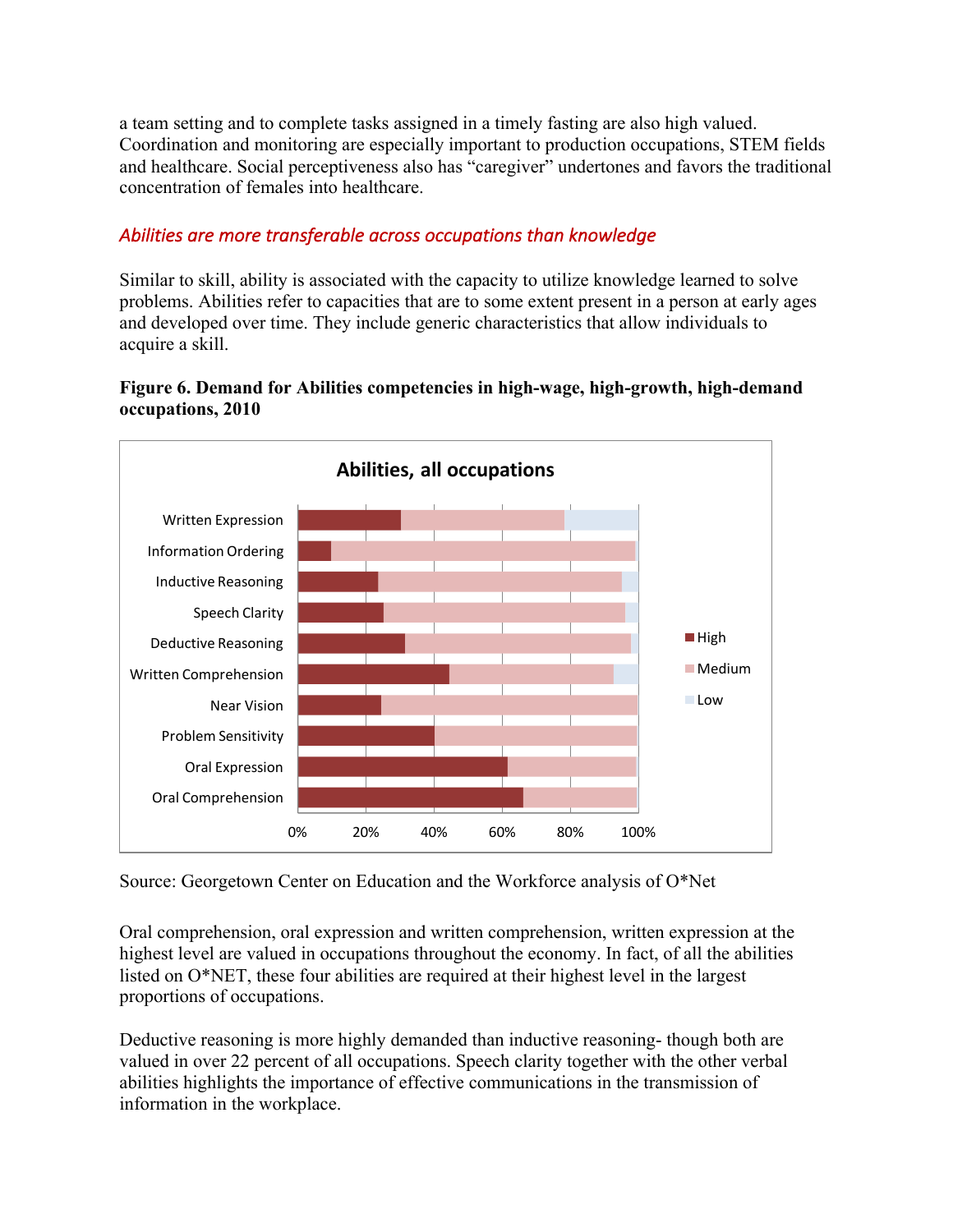### **Summary**

Education reform has shifted to focus on these key competencies, particularly as they pertain to life and career skills. The move towards making people both college and career ready essentially amounts to finding ways to learn basic knowledge, and transforming these capabilities into *deeper learning* in order to create a flexible and adaptable individual with the appropriate skills to survive in the  $21<sup>st</sup>$  century. We are only at the very beginning of the dialogue and experimentation on exactly how we should teach these skills. What we do know, however, is that the learning curve is gentlest when these skills are introduced to students within a practical framework and appropriate context.

#### References

Barnow, Burt S., John Trutko, and Jaclyn Schede Piatak (2013). Occupational Labor Shortages, Concepts, Causes, Consequences and Cures. W.E. Upjohn Institute for Employment Research. Kalamazoo, Michigan.

Carnevale, Anthony P., Tamara Jayasundera, and Ban Cheah (Aug. 2012). *The College Advantage: Weathering the Economic Storm*. Georgetown University Center on Education and the Workforce. Washington, D.C. http://cew.georgetown.edu/collegeadvantage/.

Carnevale, Anthony P., Tamara Jayasundera, and Andrew R. Hanson (Sept. 2012). *Career and Technical Education: Five Ways That Pay Along the Way to the B.A.* Georgetown University Center on Education and the Workforce. Washington, D.C.

Carnevale, Anthony P., Stephen J. Rose, and Andrew R. Hanson (June 2012). *Certificates: Gateway to Gainful Employment and College Degrees*. Georgetown University Center on Education and the Workforce. Washington, D.C. http://cew.georgetown.edu/certificates/.

Carnevale, Anthony P. and Nicole Smith (June 2013). *Recovery: Projections of Jobs and Education Requirements Through 2020*. Georgetown University Center on Education and the Workforce. Washington, DC.

Cornman, S.Q. (2013). Revenues and Expenditures for Public Elementary and Secondary School Districts: School Year 2009–10 (Fiscal Year 2010) (NCES 2013-307). National Center for Education Statistics, Institute of Education Sciences, U.S. Department of Education. Washington, DC. Retrieved [June 10, 2013] from http://nces.ed.gov/pubs2013/2013307.pdf

Farr, Michael and Laurence Shatkin. O\*NET Dictionary of Occupational Titles. The Definitive Printed Reference of Occupational Information (2007). Fourth Edition. JIST Publishing Inc.

Snyder, T.D., and Dillow, S.A. (2012). Digest of Education Statistics 2011 (NCES 2012- 001). National Center for Education Statistics, Institute of Education Sciences, U.S. Department of Education. Washington, DC.